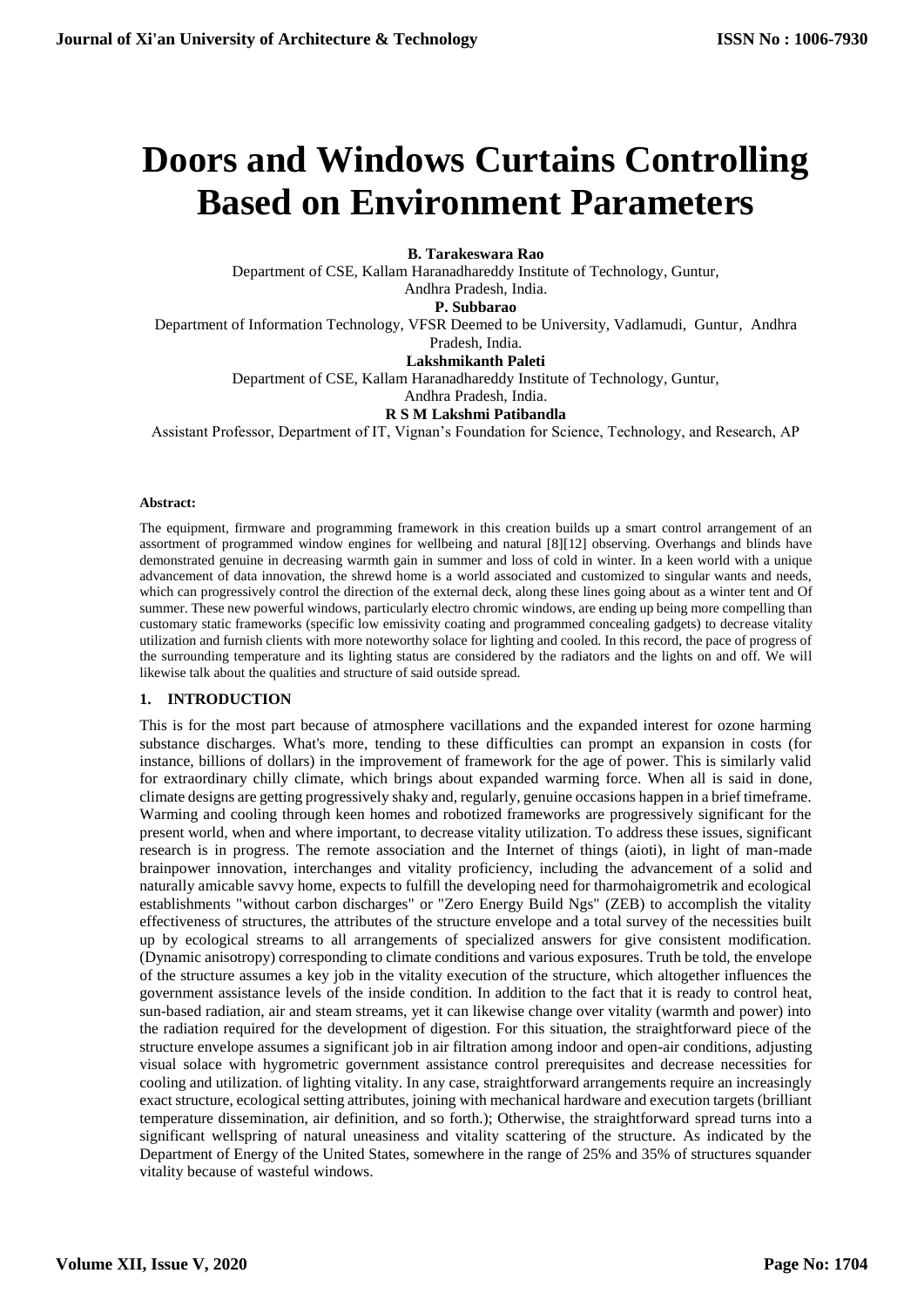#### **2. IOT (INTERNET OF THINGS)**

As per the California Energy Commission, 40% of the cooling interest for an ordinary structure is because of sun powered warmth, and today, an ever-increasing number of individuals are bringing issues to light to make their homes earth cordial. The savvy home boosts investment funds by keeping up the vitality devoured by the client and controlling the utilization of lighting, window covers, water system and observing.

Programmed control of the gadgets permits clients to get things done before got home. The keen home controller framework gives an answer for assistive innovations, particularly for deactivated and older individuals who utilize versatile remote-control applications. As per a report in [1][13], 72% of respondents said that oneself changing indoor regulator and 71% of shut entryways from a remote area are the most significant highlights when we contrast with the most wanted savvy home gadgets. Figure 1 clarifies the energy of keen home reason and customer innovation. Savvy home research is well known, yet the framework isn't anything but difficult to use for certain individuals, for example, the crippled and the old.





Now a days people are habituated to use electronics devices like Mobile phones, smart TV's etc., But if these devices are having the support of IoT then people are very crazy to use and get the fruits of these benefits in this friendly environment. IoT can be portrayed as a daily ware of these electronic devices because these can be keenly associated with correspondence among individuals. The quantity of mythical beings and gadgets related to the Internet will heightening from 100.4 million out of 2011 to 2.1 billion by 2021, an expansion of 36% every year. In 2011, 80G machine-to-machine (M2M) associations were made through versatile systems, for example, 2G and 3G, and the expense of M2M on portable systems is commonly low and this proportion is relied upon to increment to 93% by 2021. . Fixed systems as represented in Figure 1. Presently, anybody, whenever, anyplace, has availability and it is trusted that these associations will have the option to expand and make a completely modern dynamic IoT arrange. The Internet of Things alters numerous areas, from computerization, transportation, vitality, medicinal services, money related administrations to nanotechnology. IoT innovation can likewise be utilized to make another idea and more extensive advancement space for bazaar homes to improve knowledge, solace and personal satisfaction. Different gadgets and home embellishments, lighting, cooling, home security and theater setups that can be remotely controlled from cell phones or tablets are presently associated with the Internet. Notwithstanding controlling the hardware, the home condition can be consistently observed to keep up the ideal temperature or to screen vitality utilization. In this manner, it adds to generally speaking cost decrease and vitality investment funds, which is one of the fundamental worries of today.

This archive is an augmentation of our past work and gives an adaptable and low-base home checking and control framework with incorporated smaller scale web server with IP network to remotely access and control gadgets and gadgets through the telephone application Smart dependent on Android. Our proposed arrangement isn't required an eager server PC for comparative kind frameworks and gives an imaginative correspondence convention to observing and controlling the home condition as opposed to evolving usefulness. We utilize RESTful based web benefits as an interoperable application layer that can be incorporated legitimately.

#### **3. PROPOSED SYSTEM**

Blinds, outside envelopes, forced air systems and radiators can be controlled remotely and naturally every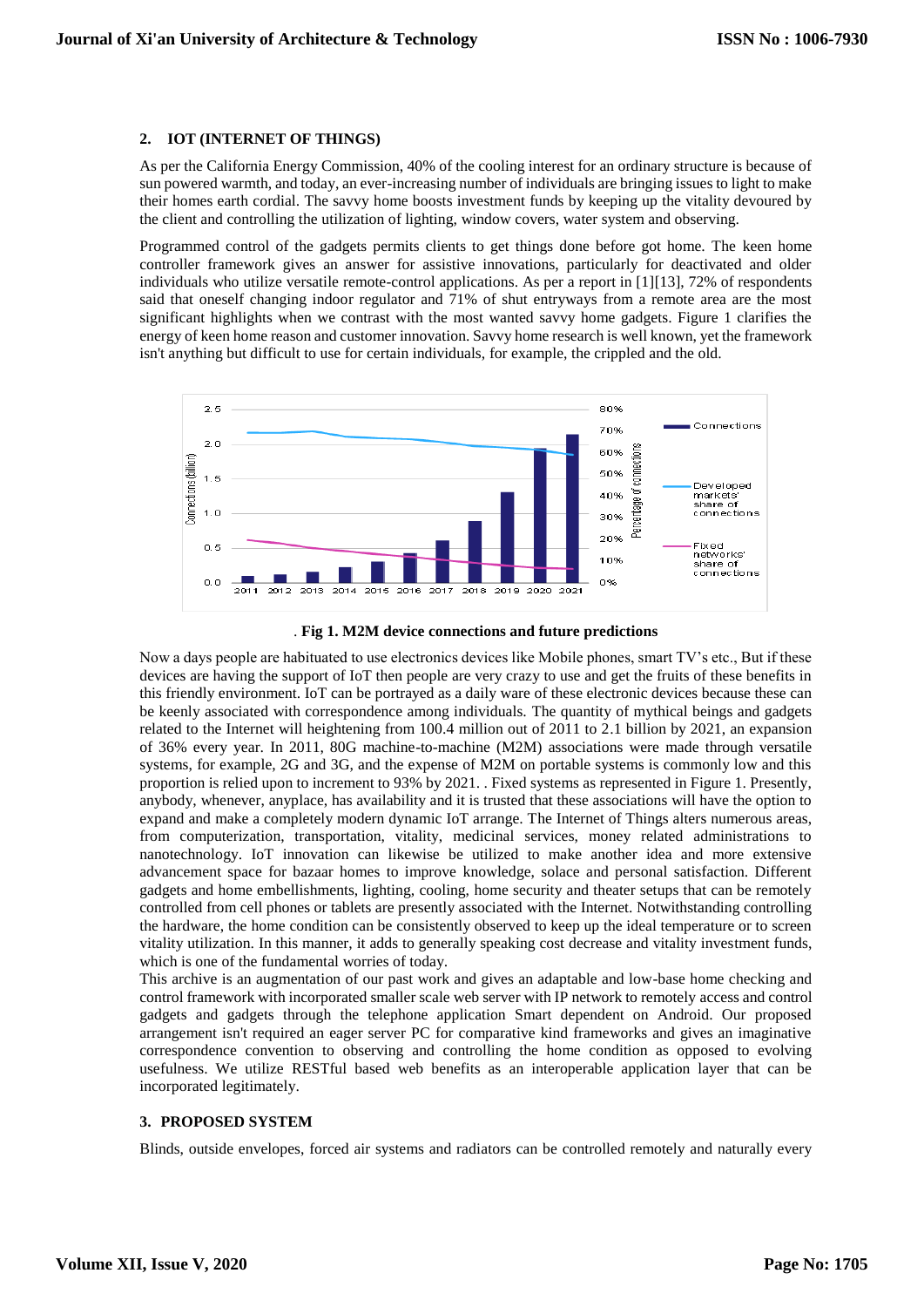day at instinctively [8][11][14] chose working hours, contingent upon the prerequisites of the home to control light and warmth over the Internet (Wi-Fi) or remote interchanges. In this work, family unit necessities characterize three degrees of temperature and light force as high, medium and low [8][3][15]. High, medium and low qualities and term of utilization of the framework.

Programmed control can be arranged to suit the requirements and inclinations of the proprietors whenever and at wherever. In this report, the climatic territories are partitioned into two classes: (I) hot and (ii) cold. The PC client can set the span of these two seasons.

## **3.1 ARDUINO**

It is a microcontroller board which is functioning on ATmega328 (Database). It has 14 yield pins which can shard the advanced information like utilized PWM yields, source information, etc., Out of these 14 pins 6 are used as PWM, another 6 are used as simple source of information, 16 MHz porcelain resonator, USB association, power connector, ICSP header and reset Button [10][16][17].

Here all are designed to help the microcontroller. It can be connected to PC by using USB or it can be run AC to DC battery (Power Bank).

This is not quite the same as every single past card since it is not recommended to use in a FTDI sequential driver chip which is supported the USB. Rather, it is also added the Atmega16U2 (up to the Atmega8U2 R2 adaptation) customized from USB to sequential converter.

Except the USB can emerge out of an AC to DC connector or power bank. The recommended connector can abele to connect positive fitting to the board which capacity is 2.1mm. The battery links can be remembered for the headings of the Gnd and Vin pins of the POWER connector. The board can work with an outside flexibly of 6 to 20 volts. On the off chance that you utilize more than 12V, the voltage controller will overheat and harm the board. The prescribed range is 7 to 12 volts.



 **Fig 2. Arduino UNO is a Board**

#### **3.2 DC MOTOR**

The DC engine is utilized inward and outer converters to produce a wavering AC current from the DC source, so they are positively not DC machines.

#### **3.4 LCD (**Liquid Crystal Display)

LCD is made utilizing different concealing or monochrome pixels for light source or reflector. Here every single pixel involves utilizing a segment of liquid valuable stone and particles which suspended between two clear anodes and furthermore contains two polarizing channels. These are fixed limit tomahawks are inverse to each other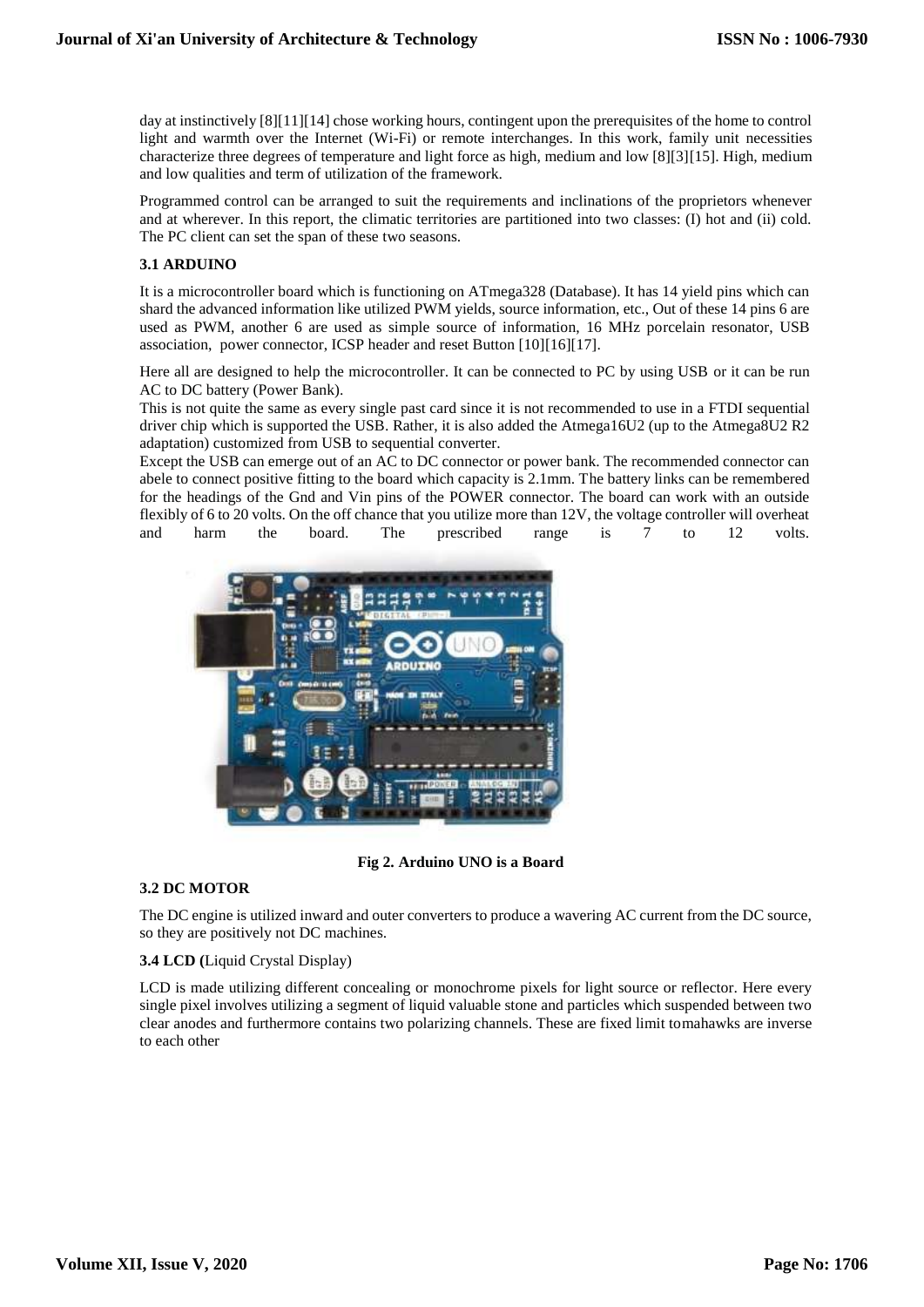#### **3.5 WIFI MODULE**

It offers unmatched ability to join WiFi capacities into different frameworks or work as an independent application with ease and diminished space.

#### The proposed framework comprises of three subsystems –

(i) detecting, (ii) WiFi and (iii) controller as appeared in Figure. Detecting part comprises of temperature and light force sensors. Our proposed structure gets atmosphere figure, for instance, the most extraordinary and least decided day temperatures and their foreseen time of that day from Internet through WiFi. Since outside spreads are logically incredible in diminishing warmth gain during summer than inside spreads, our proposed outside covering includes two layers a shade and an external absent to mishandle the benefits of both shade and outwardly hindered. A shade can be moved including go to put a situation with the objective that it can hinder the sun glare going into home in the mid year, while the outwardly impeded can be used to reduce the glow expansion and transmission in summer and winter, independently. Servo motors associated with the outside spreads are used to do this as demonstrated by the control signal got from a controller. The properties and plan of the drapery and outside covering. temperature sensor and Humidity sensor are moreover used in this work.







**Fig 4. Properties and design of the Curtain and Exterior covering**

#### **3.6 LDR (LIGHT DEPENDENT RESISTOR):**

.

Light reliant resistors, LDRs or photoresistors are frequently utilized in circuits where it is important to recognize the nearness or the degree of light.

A photoresistor or light ward resistor [9][10][8] is a segment that is delicate to light[11][1][4][18]. At the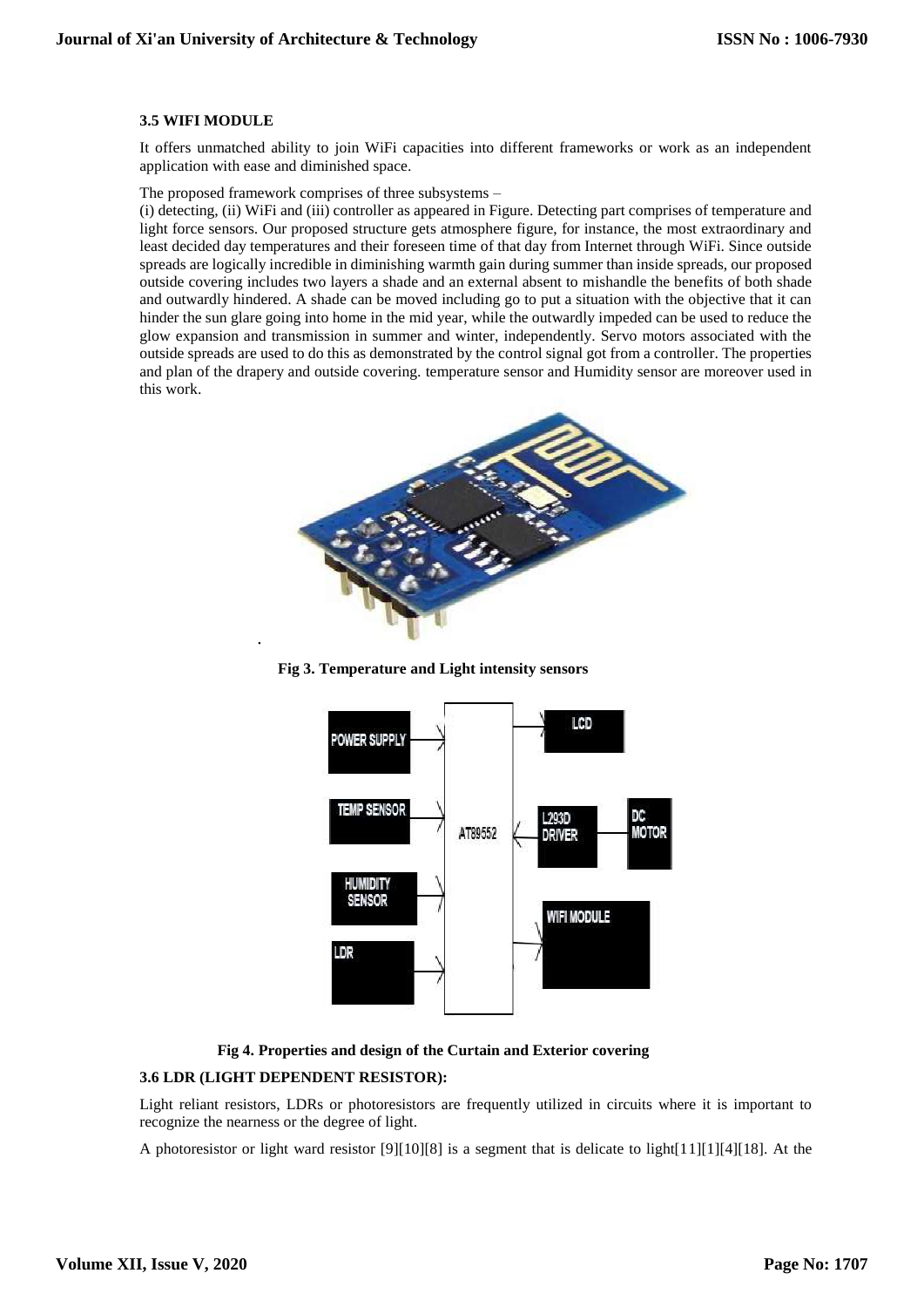point when light falls upon it then the obstruction changes. Estimations of the obstruction of the LDR may change over numerous sets of greatness [6][7][19][20] the estimation of the opposition falling as the degree of light increments.

In the above board the sensor (temperature) will get the data about form source and made changes over the data into structure of gadget.

At whatever point the temperature sensor peruses the most elevated temperature that is more prominent than 30 then the Window Curtains will be shut and Air Conditioner will be on naturally.

## **4. RESULTS:**





**Fig 5. Working Model**

At the point when the light level that falls on the light force level that falls on the LDR diminishes then the obstruction will get expanded bringing about the light.

The proposed procedure is fully dynamic, and it is progressively light the sparkles of LDR semiconductor. Because of this electron are discharged to lead power and blocks it falls.

#### **5. CONCLUSION**

This work depends on a programmable framework fitted with a remote-control engine, which naturally enacts window ornaments and outside cladding to meet the lodging prerequisites for warming, cooling, and lighting control. In this work, we propose Load's and windows drapes controlling dependent on condition parameters to control the direction and size of open-air inclusion that can improve vitality proficiency in summer and winter. We show the necessary material properties and the plan of the external envelope. Vitality stockpiling in summer and winter individually. Basically, the principle advantages and extent of our proposed framework are expected to recall the individual inclinations of proprietor's clients for inner states of warming, cooling and light force. The clock can likewise be modified to recreate control of the home when there is nobody in the structure. This gives extra advantages to better assurance of proprietors/clients. As extra research, we considered the effect of outside inclusion on the wind stream all through the space to additionally upgrade the day to day environments and climate of the room.